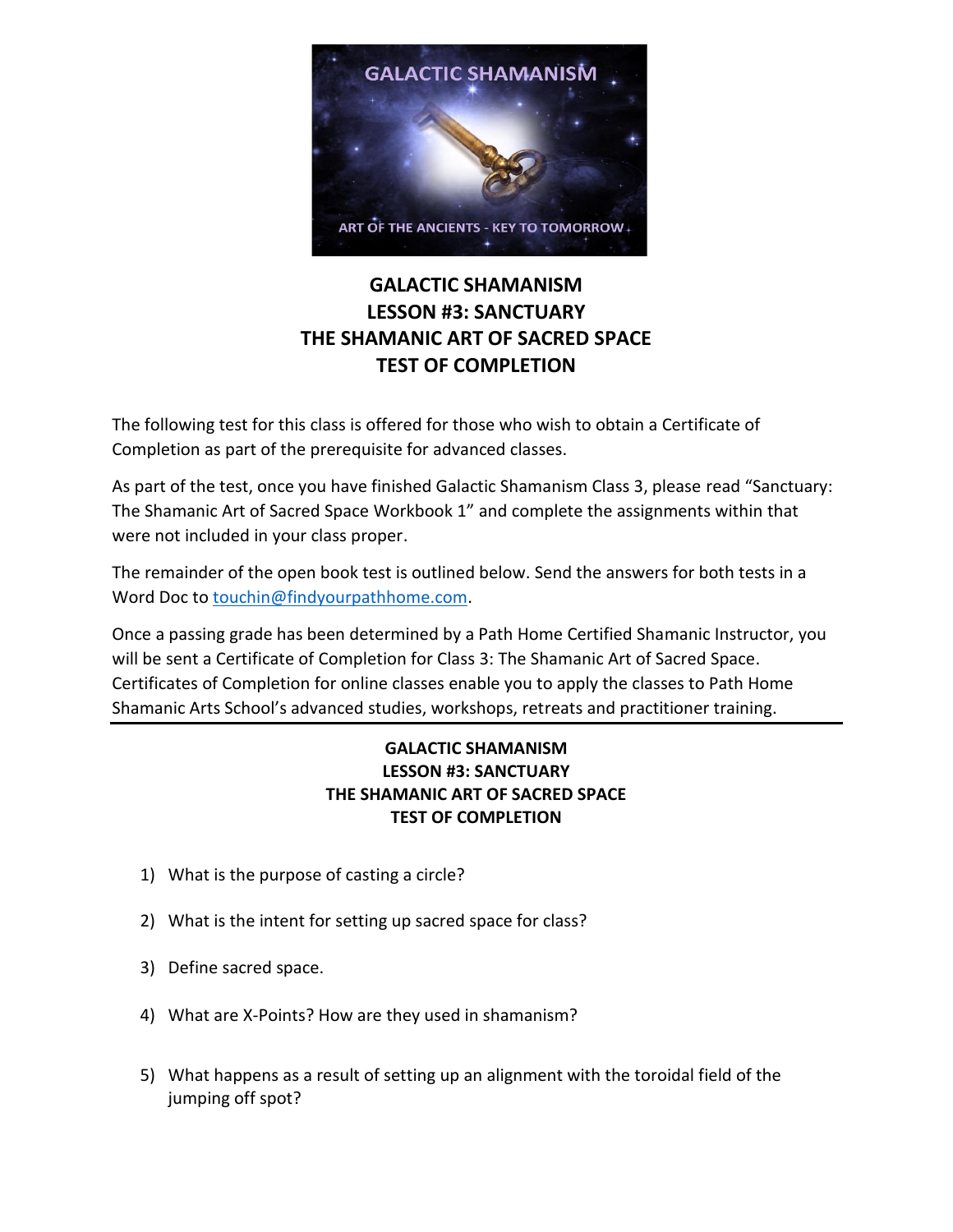- 6) What creates and maintains the human toroidal field?
- 7) What is the access point to the quantum level?
- 8) How do we navigate X-Points?
- 9) How are X-Points created?
- 10) What is accomplished by navigating X-Points?
- 11) What can happen when our hearts are open?
- 12) How is the sacred desecrated?
- 13) Where does sanctuary come from? How is it accessed?
- 14) Explain the sacred spiral. What does it create?
- 15) Describe the subroutine to access heart space. In what situations might doing the subroutine be useful?
- 16) How can we improve the frequency of our environment?
- 17) What is accomplished by our alignment with prayers and objects we use in our practice?
- 18) What is the advantage of customizing your altar? What is involved in order to do this?
- 19) Give an example of an altar built for a specific purpose.
- 20) Describe the frequencies that objects can carry and why.
- 21) How do the frequencies of objects affect the environment?